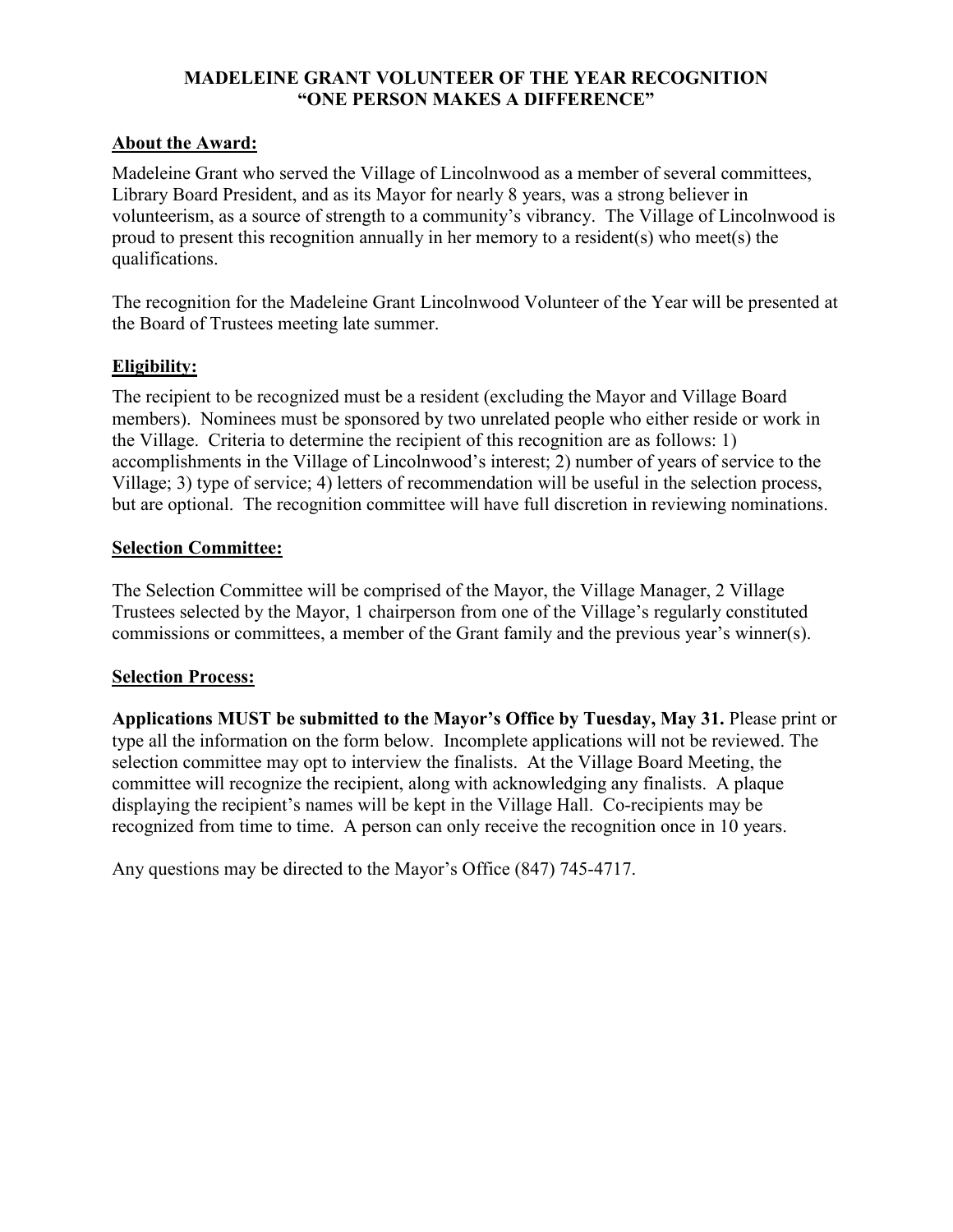## MADELEINE GRANT VOLUNTEER OF THE YEAR RECOGNITION APPLICATION

|                                           | Nominee's First & Last Name                                                                                                                                                                                                    |  |  |  |  |
|-------------------------------------------|--------------------------------------------------------------------------------------------------------------------------------------------------------------------------------------------------------------------------------|--|--|--|--|
|                                           | Address and the contract of the contract of the contract of the contract of the contract of the contract of the contract of the contract of the contract of the contract of the contract of the contract of the contract of th |  |  |  |  |
|                                           |                                                                                                                                                                                                                                |  |  |  |  |
|                                           |                                                                                                                                                                                                                                |  |  |  |  |
| wherever possible.)                       | Nominee's Accomplishments in the Village of Lincolnwood's Interest (Please list dates                                                                                                                                          |  |  |  |  |
|                                           |                                                                                                                                                                                                                                |  |  |  |  |
|                                           |                                                                                                                                                                                                                                |  |  |  |  |
|                                           | ,我们也不能在这里的时候,我们也不能在这里的时候,我们也不能会在这里的时候,我们也不能会在这里的时候,我们也不能会在这里的时候,我们也不能会在这里的时候,我们也不                                                                                                                                              |  |  |  |  |
|                                           |                                                                                                                                                                                                                                |  |  |  |  |
|                                           |                                                                                                                                                                                                                                |  |  |  |  |
|                                           |                                                                                                                                                                                                                                |  |  |  |  |
|                                           | ,我们也不能在这里的时候,我们也不能在这里的时候,我们也不能会在这里的时候,我们也不能会在这里的时候,我们也不能会在这里的时候,我们也不能会在这里的时候,我们也不                                                                                                                                              |  |  |  |  |
| Number of years of service to the Village |                                                                                                                                                                                                                                |  |  |  |  |
|                                           |                                                                                                                                                                                                                                |  |  |  |  |

Type of Service (In what capacity were the nominee's accomplishments, i.e., volunteer, committee or commission member?) Please give the name of the committee or commission.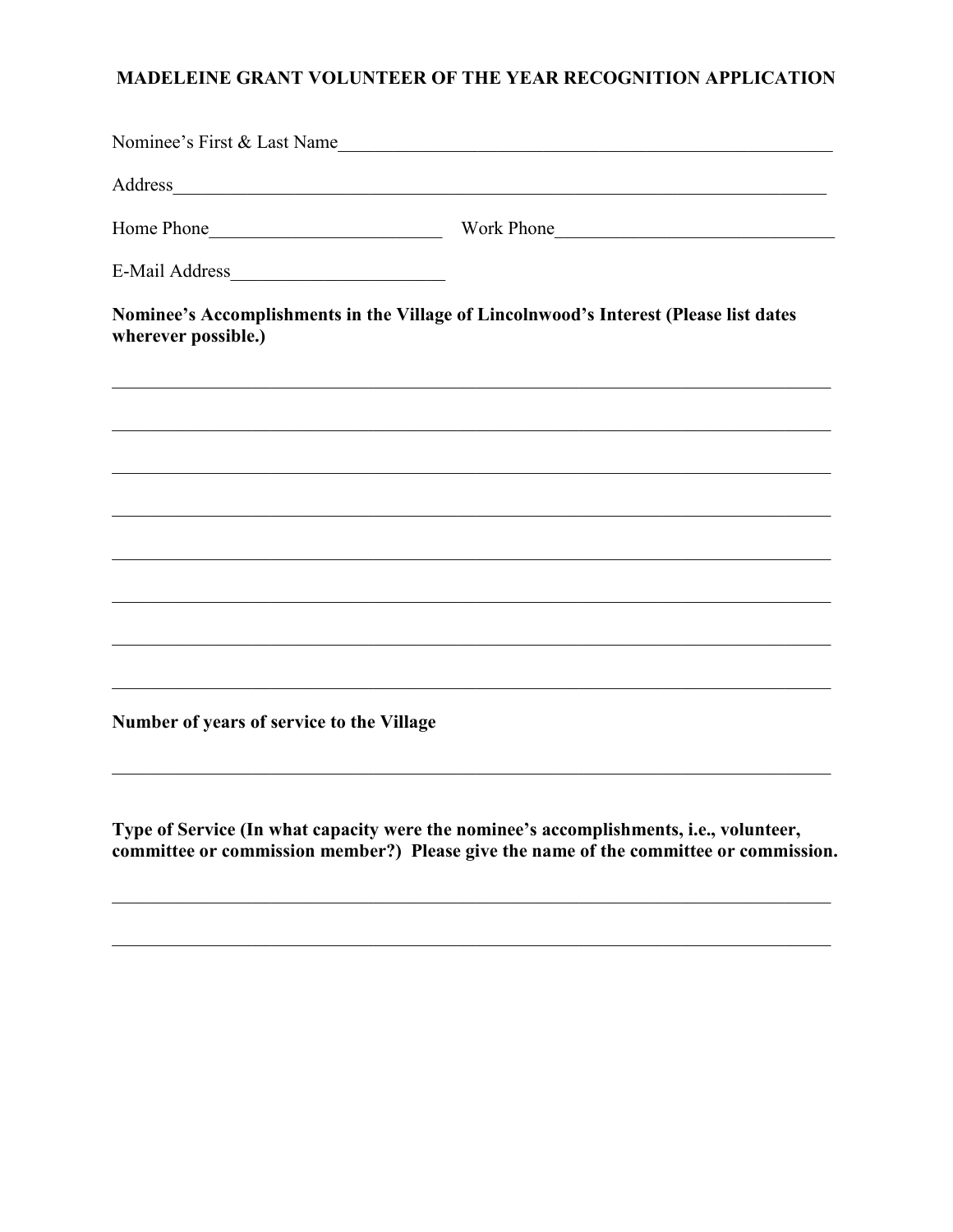## **SPONSOR INFORMATION**

| $S_{\text{ponsor}} \#1 \text{ Name}$  |  |                                                                                                                                                                                                                                |  |  |
|---------------------------------------|--|--------------------------------------------------------------------------------------------------------------------------------------------------------------------------------------------------------------------------------|--|--|
|                                       |  | Address and the contract of the contract of the contract of the contract of the contract of the contract of the contract of the contract of the contract of the contract of the contract of the contract of the contract of th |  |  |
|                                       |  |                                                                                                                                                                                                                                |  |  |
|                                       |  | Home Phone Lawrence and Work Phone Lawrence and Work Phone Lawrence and Work Phone Lawrence and Work Phone Lawrence and Lawrence and Lawrence and Lawrence and Lawrence and Lawrence and Lawrence and Lawrence and Lawrence an |  |  |
|                                       |  |                                                                                                                                                                                                                                |  |  |
| recognition?"                         |  | Each sponsor must address the question, "Why should your candidate receive the                                                                                                                                                 |  |  |
|                                       |  |                                                                                                                                                                                                                                |  |  |
|                                       |  |                                                                                                                                                                                                                                |  |  |
| and performance of volunteer service. |  | Indicate any anecdotal comments which could be offered regarding this person's candidacy                                                                                                                                       |  |  |
|                                       |  |                                                                                                                                                                                                                                |  |  |
|                                       |  |                                                                                                                                                                                                                                |  |  |